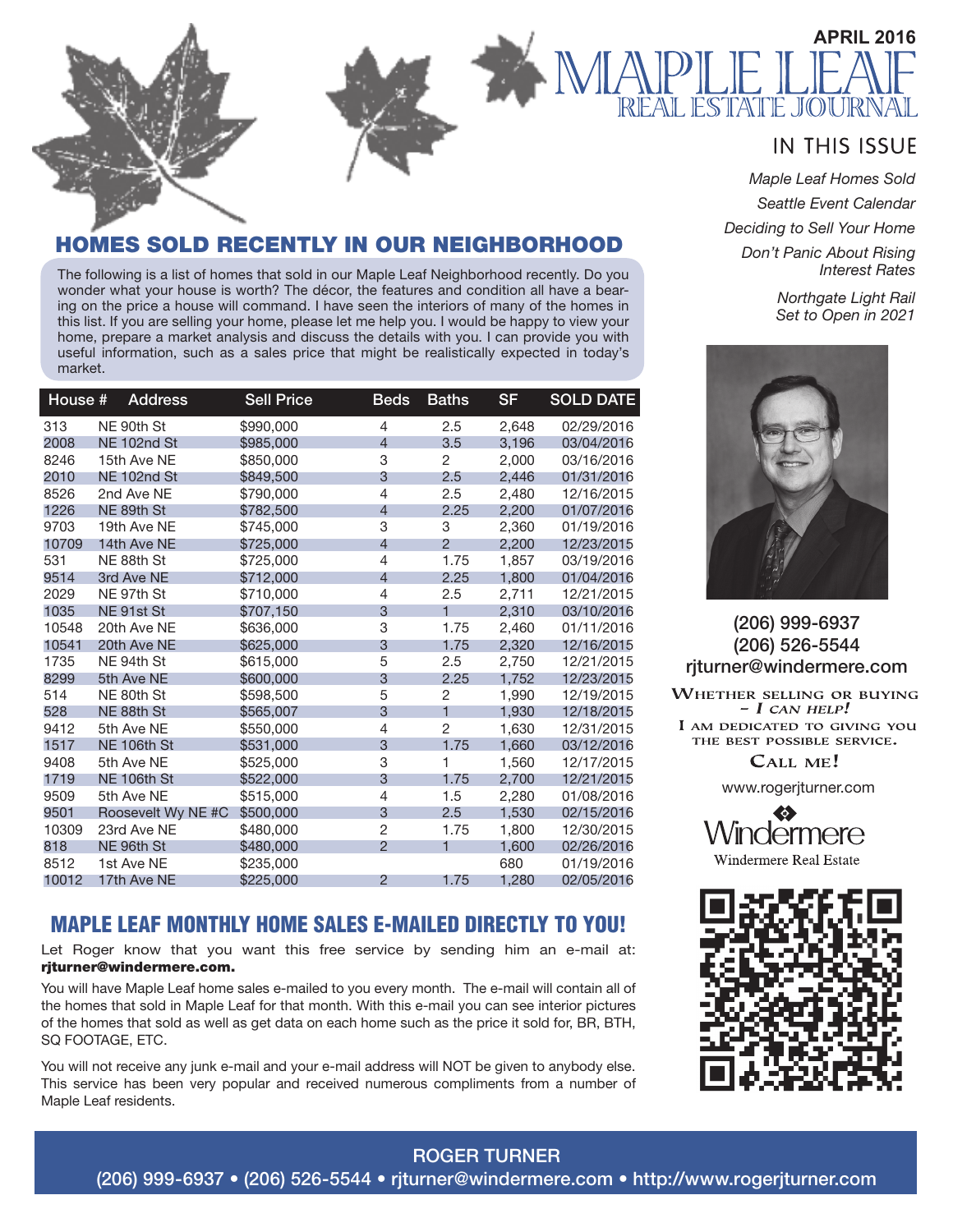### SEATTLE CALENDAR

## UNVERSITY DISTRICT 47th ANNUAL STREET FAIR

## MAY 21st - 22nd

Each year we play host to some great entertainers and musicians from Seattle and all around the Northwest. Engaging street performers and local buskers will be keeping the streets alive with impromptu music, acts, and dancing throughout the weekend. We will also be showcasing upand-coming artists and well-established bands, on our two large stages, equipped with great sound systems and plenty of room for dancing.

#### **Fair Food**

Experience delicious foods from all around the world in one of our three food courts

#### **Neighborhood Food**

Experience one of our Neighborhood Restaurants or Bars where you sit down and relax to a great meal.

The U-District offers an amazing variety of acclaimed local eateries featuring great international cuisine.

## NORTHWEST FOLK LIFE FESTIVAL MAY 27th - 30th Memorial Day Weekend Seattle Center

Northwest Folklife creates opportunities for all to celebrate, share, and participate in the evolving cultural traditions of the Pacific Northwest: community-powered, thanks to donors, sponsors and volunteers. Essential to Folklife is self-expression: communities bring their traditions,

## DECIDING TO SELL YOUR HOME

*Source: Windermere Blog*

Choosing to put your house on the market is rarely easy, but if you must sell to move onto the next phase of your life, then you want to make sure your house is purchase-ready to get the most out of your investment. If you aren't sure if you are ready to sell, you can always consider becoming a landlord or finding a property manager to handle tenants. But if you have decided to put your house on the market, it is time to let go of sentimentality and start thinking of it as a house again--not your home. Here are some tips for getting your house ready to sell and placing it on the market:

Do an audit: Go through the house, making notes of any projects that need to be completed, and anything that needs to be replaced, repainted or repaired. Here is a good checklist to get you started. If you are unsure about any major problems, you may want to hire an inspector to look at your home prior to putting it on the market so you can fix all issues and avoid getting stuck in heavy negotiations.

Start with a blank canvas: Look at your home from the perspective of a potential buyer. You will want to neutralize your space so anyone interested in the house can see its full potential. Keep in mind that you may love your red wall, wall-to-wall carpet or lavish art, but others may find it hard to see beyond the decorations to imagine their own taste in the house. Neutralizing the space can be as easy as painting the walls a soft white, paring down possessions or scaling back on updates. Once your home is turn-key with the basics, start to think about the updates that will make the most difference in your return on investment.

Get the most bang for your buck: If you are considering upgrades to increase the value of your home, stick to projects that will make the most sense, such as increasing the curb appeal by re-painting or replacing an outdated front door and upgrading the landscaping with easy-to-maintain plants and pathways. The first impression your home makes on a buyer is key to selling your home quickly. If your appliances are out-of-date, you may want to consider upgrading to energy-efficient models, which will appeal to a wider set of buyers. Avoid laying down new carpet; if the carpet needs replacing, consider wood flooring, as more people are replacing carpets with hardwood these days. Also keep in mind that your aesthetic will likely be different than those looking at your home, so avoid updates to the kitchen and bathroom that may offend the next homeowner. They will consider the need to replace these as a part of their offer.

Find a listing agent: Once you are ready to put your home on the market, find a listing agent you trust will promote your home and bring the most return. Interview a number of agents to learn about their methods of marketing your home to other agents and potential buyers. They should be knowledgeable about the area, the market, comparable listings, staging and marketing techniques that will work best for you. Look at potential agents' past listings to see the techniques they employ, the photographs and language they use to market the homes, how long homes have been on market and what their listings look like.

Price your home to sell: Pricing your house right the first time will help it sell faster. The great news is there are plenty of buyers looking to purchase homes right now, and this trend should continue. The concern for many homeowners ready to sell is that their expectations for the selling price of the home will not necessarily be met. Increase your chances of getting your home off the market fast by working with your listing agent to price your home right. Your listing agent will factor in a number of considerations when helping you determine the best price for your home, including comparable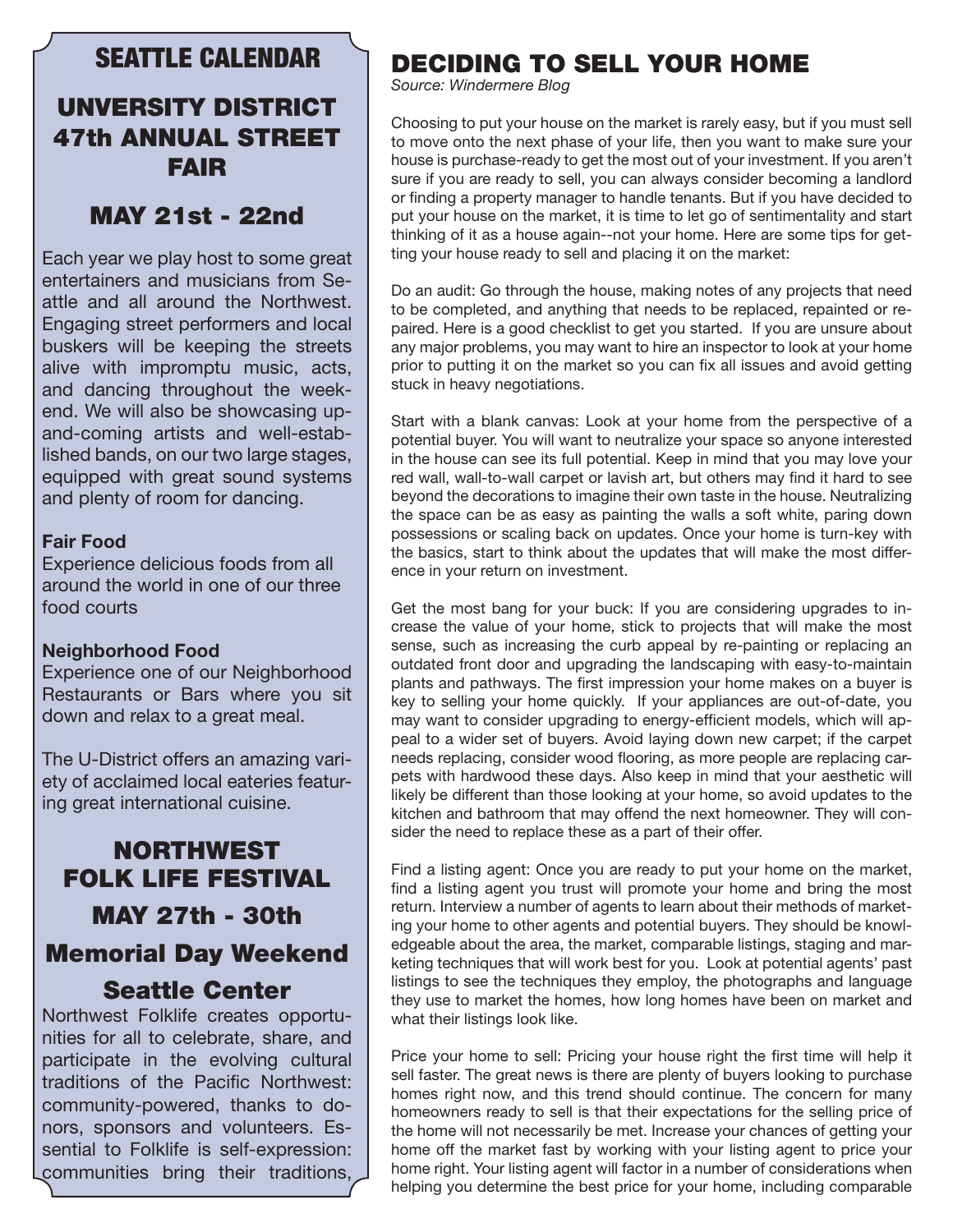homes that have sold in the area or similar locations, the type of home, neighborhood, condition, etc.

Staging: Now that you have gotten through most of the process for putting your home on the market, look at your home through fresh eyes. Staging your home is a fine balance between making your home inviting and setting a canvas for the next homeowner to envision the space with their stuff and to fit their life. Your home should look inhabited but clean, uncluttered but not sterile. Whether you work with a stager or do most of the set up yourself, you will have to get rid of the clutter and pare down all your belongings to the essential.

Putting your home on the market can be stressful, but you can minimize stress by following these tips and other ideas for getting your home ready to sell. The better prepared you are prior to listing your home, the easier it will be to sell to prospective buyers. In the end, realistic expectations about how long it will take to prepare your home to go to market, what renovations will get you the best return, and what is the right price to motivate buyers will help your home sell quickly, saving you money in the long run.

## THERE'S NO NEED TO PANIC ABOUT RISING INTEREST RATES

*Source: Windermere Blog*

After seven years of some of the lowest interest rates in recorded history, the Federal Reserve has decided to raise the key Fed Funds Rate by 0.25 percent, which is causing some to be concerned that it will lead to a jump in mortgage rates and negatively impact the US housing market.

So, the question everyone wants to know is, do we need to worry about interest rates leaping?

While I expect there to be some volatility in rates for a while, I don't believe the real estate market will implode in a rapidly rising interest rate environment. So, yes, interest rates are going to rise modestly, but no, I don't think we need to be overly worried about it.

To qualify this statement, we need to understand that mortgage rates do not run in "lock-step" with the Fed Funds Rate. Although the Fed Funds Rate is a bellwether for the greater economic environment, there have been times when these two rates have moved in opposite directions, such as we saw in 2004/2005.

It's also important to understand that while interest rates for revolving credit, such as credit cards and home equity loans, are tied to the Fed Funds Rate, non-revolving loans – like mortgages – are not. Mortgage rates are tied to bond yields – specifically the 10-year treasury.

Interest rates could not realistically stay at their current levels forever. But an increase should not be a great cause for concern. Yes, an increase makes mortgages more expensive, but not to a point where they will have a negative effect on home values. That said, the rate of home price growth will undoubtedly slow in the coming year, but that isn't necessarily a bad thing.

A little perspective might help: the average rate for a 30-year loan in the 1970's was nine percent. It was 13 percent in the 1980's and eight percent in the 1990's. And yet people still managed to buy and sell homes throughout those years. With that in mind, the rate increases we're likely to see in 2016 are nothing to fret over.

artists showcase their talents and audiences of all ages share in the magic.

The Pacific Northwest is home to an extraordinary group of communities ethnic, familial, occupational, religious, and regional—and we believe it is important to celebrate and help sustain the traditions of all of those groups. Doing so revitalizes people and communities and helps preserve cultural heritage for years to come. We believe that when people share their way of life, opportunities are created to dissolve misunderstandings, break down stereotypes and increase respect for one another.

The Northwest Folklife Festival is just one way Folklife brings this celebration of diversity and tradition to the heart of Seattle.senses features Taiko drumming, artisan demonstrations, and a theatrical stage production, Otokichi about the first Japanese shipwreck survivors on US (Washington state) soil.

# SEATTLE CHALLENGE RACE April 30th, 2016

Get ready for the best race ever! The Seattle Challenge urban adventure race is returning to the Pacific Northwest for our seventh season on Saturday, April 30th, 2016!

Challenge Nation hosts America's largest urban racing series -- featuring a ridiculously fun "Amazing Race"-style competition packed into one incredible day! Teams of two or more will dash around the city, racing against other Challengers for immortal glory (and cash prizes!) as they solve tricky clues, strategize the best route, and explore undiscovered corners of your city. Think of it like a 5K that tests your brains as much as your legs, with bigger prizes and a whole lot more fun--we guarantee you'll have a blast!